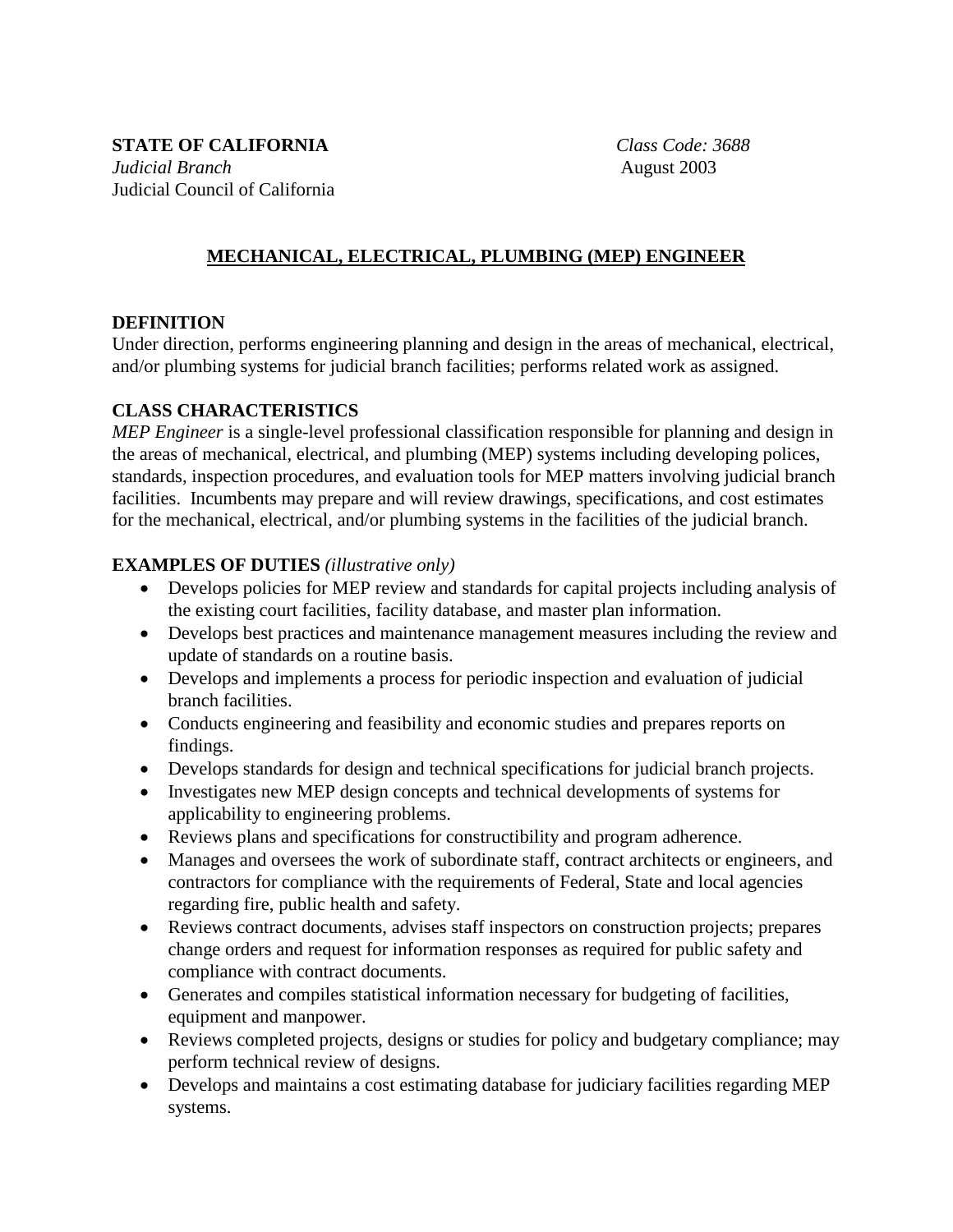- May prepare plans, details, specifications, and cost estimates in such specialties as plumbing; heating; ventilating; air conditioning; and general piping systems for noncomplex projects or those of limited scope
- Provides technical advice to staff designers, craft supervisors, inspectors, and contracting service providers, regarding installation and maintenance of MEP systems.
- May oversee a comprehensive engineering project, with responsibility for insuring that the project is completed on schedule and within budget and for acting as a liaison between the judiciary and other governmental agencies.
- Acts in liaison with other agencies exercising tact and diplomacy where the interests of private, city or county agencies, and those of the Judiciary are adverse to each other in order to reach an amicable compromise.
- May interview manufacturers' representatives regarding mechanical equipment, and makes field inspections and inspections at manufacturing plants prior to acceptance of specially fabricated equipment.

# **WORKING CONDITIONS**

- Work occasional evening and weekend hours.
- Required to travel statewide as necessary.
- May be required to travel out-of-state on a very limited basis.

## **QUALIFICATIONS**

### **Knowledge of:**

- Terminology, symbols, and sources of mechanical, electrical, and/or plumbing engineering drafting and design information pertaining to building construction.
- Mechanical, electrical, and/or plumbing engineering customs and practices in expressing ideas, designs, and data in drawings.
- State and local codes pertaining to mechanical, electrical, and/or plumbing engineering features of building construction, including energy conservation regulations.
- Design principles, mathematics, and construction industry practice for the solution of mechanical, electrical, and/or plumbing engineering problems.
- Methods and procedures used in planning and estimating job projects.
- Terminology, phrases, and conditions used in contracts and specifications.
- Testing and inspection methods for mechanical, electrical, and/or plumbing systems.

### **Ability to:**

- Interpret architectural and engineering plans and specifications.
- Develop programs and systems for statewide application regarding mechanical, electrical, and/or plumbing aspects for design, construction, and facility management
- Analyze mechanical, electrical, and/or plumbing engineering problems and formulate solutions.
- Write clear and concise reports and technical descriptions.
- Develop techniques for defining project costs.
- Compile and analyze data from surveys, studies, and inventories.